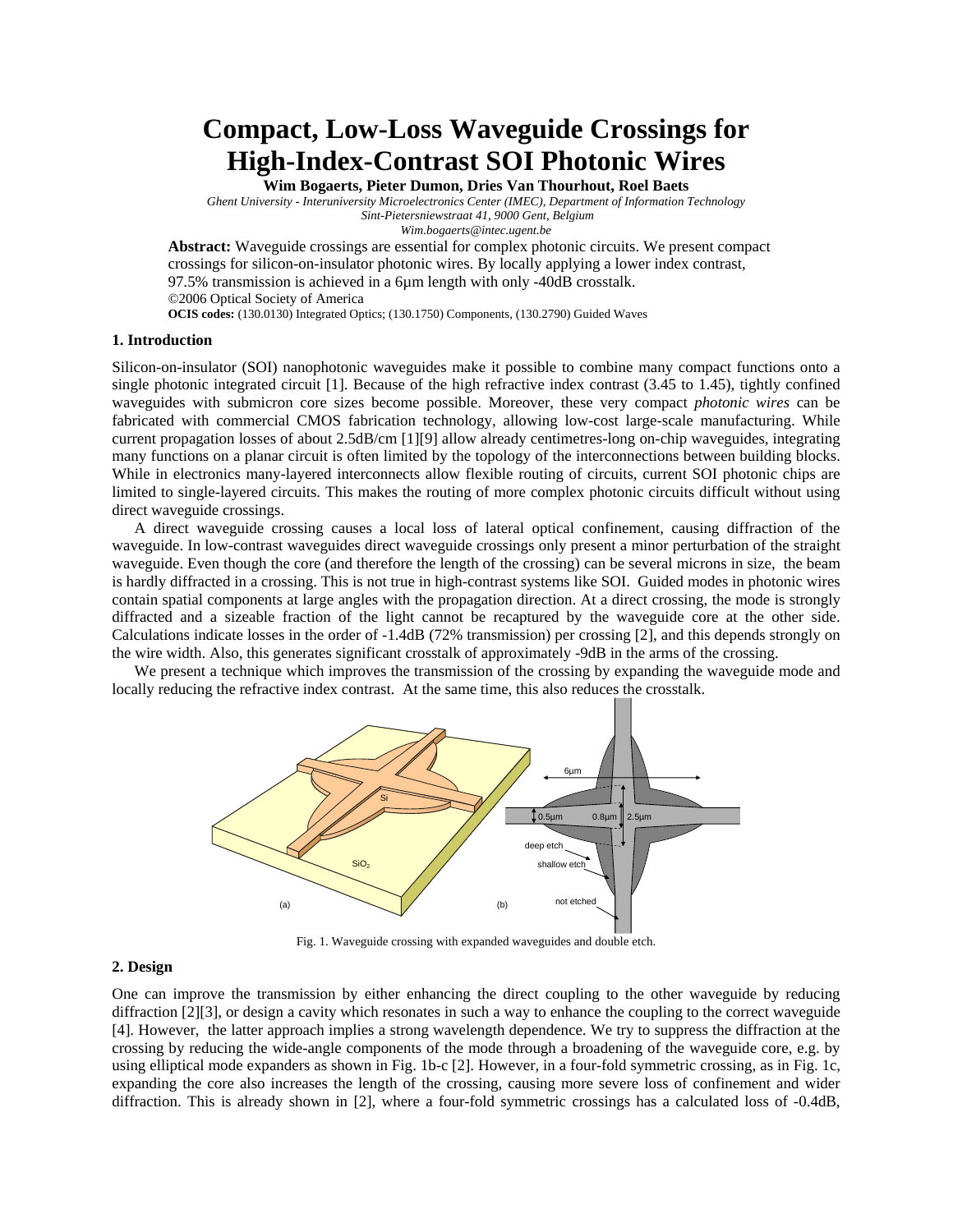while a crossing with only one expanded waveguide has only -0.1dB loss for the expanded waveguide (the losses are much higher for the narrow arms, making this unsuitable for actual waveguiding). Still, these designs require crossing lengths of at least 10µm.

To reduce the diffraction, we propose a scheme to maintain confinement over a larger part of the expanded crossing, while at the same time lowering the lateral refractive index contrast. This reduces the diffraction in the non-confined region. To reduce the lateral index contrast of the waveguide, we use a double-etch scheme [\[1\]](#page-2-0)[\[6\].](#page-2-5) This is illustrated in Fig. 1. While the high-contrast photonic wires and the mode expanders are defined by completely etching the silicon core, a second contrast level is defined by a shallow etch, confining the light to the center of the mode expander. Also, by lowering the average refractive index in the outer part of the crossing, the diffraction and curving of the phase fronts is partially compensated. In contrast with [\[2\],](#page-2-2) we use a parabolic instead of an elliptical mode expander. This shape is preferable as this suppresses the excitation of higher-order modes [\[5\].](#page-2-6)

This is made clear in the simulation results from Fig. 2. We used 2-D eigenmode expansion for a wavelength of 1.55µm. The direct crossing (a) is the most compact, but has only 67% transmission, and more important, several percent of crosstalk in the arms. This is in good agreement with [\[2\]](#page-2-2). The two-fold symmetric elliptical crossing (b) was modelled after the results presented in [\[2\],](#page-2-2) but with only 6µm length. This reduction in length reduces the transmission to 61%. This effect is even more dramatic for the four-fold symmetric elliptical crossing (c), which has only 32% transmission. The loss of confinement in the crossing region is very severe. By using the double etch scheme (d) this loss of confinement is largely compensated, boosting the transmission to more than 95%.



Fig. 2. 2-D simulations of different waveguide crossings. (a) direct crossing, (b) two-fold symmetric elliptical crossing as presented in [\[2\]](#page-2-2), but with a length of 6µm, (c) elliptical crossing from [\[2\],](#page-2-2) but with a 6µm length, (d) crossing with deep and shallow etch.

# **3. Implementation of a low-contrast waveguide crossing**

The waveguides and couplers were fabricated in commercial 200mm SOI wafers with a top silicon layer of 220nm and a buried oxide of 2µm. First, the shallow-etched structures are defined using deep UV lithography at 248nm and dry etching. Subsequently, the deeply etched waveguides are fabricated in a similar way [\[1\].](#page-2-0) Alignment between the two process layers is maintained by the lithography tool with an accuracy of approximately 50nm. The fabricated device is shown in Fig. 3.



Fig. 3. Fabricated crossings. The shallow etch region can be clearly discerned.

The crossing has a length of 6µm and the parabolic expander would reach a center width of 2.5µm (if no perpendicular crossing arm would be defined) as shown in Fig. 1b. The shallow etched waveguide also slightly expands from 500nm to 800nm over the length of the crossing.